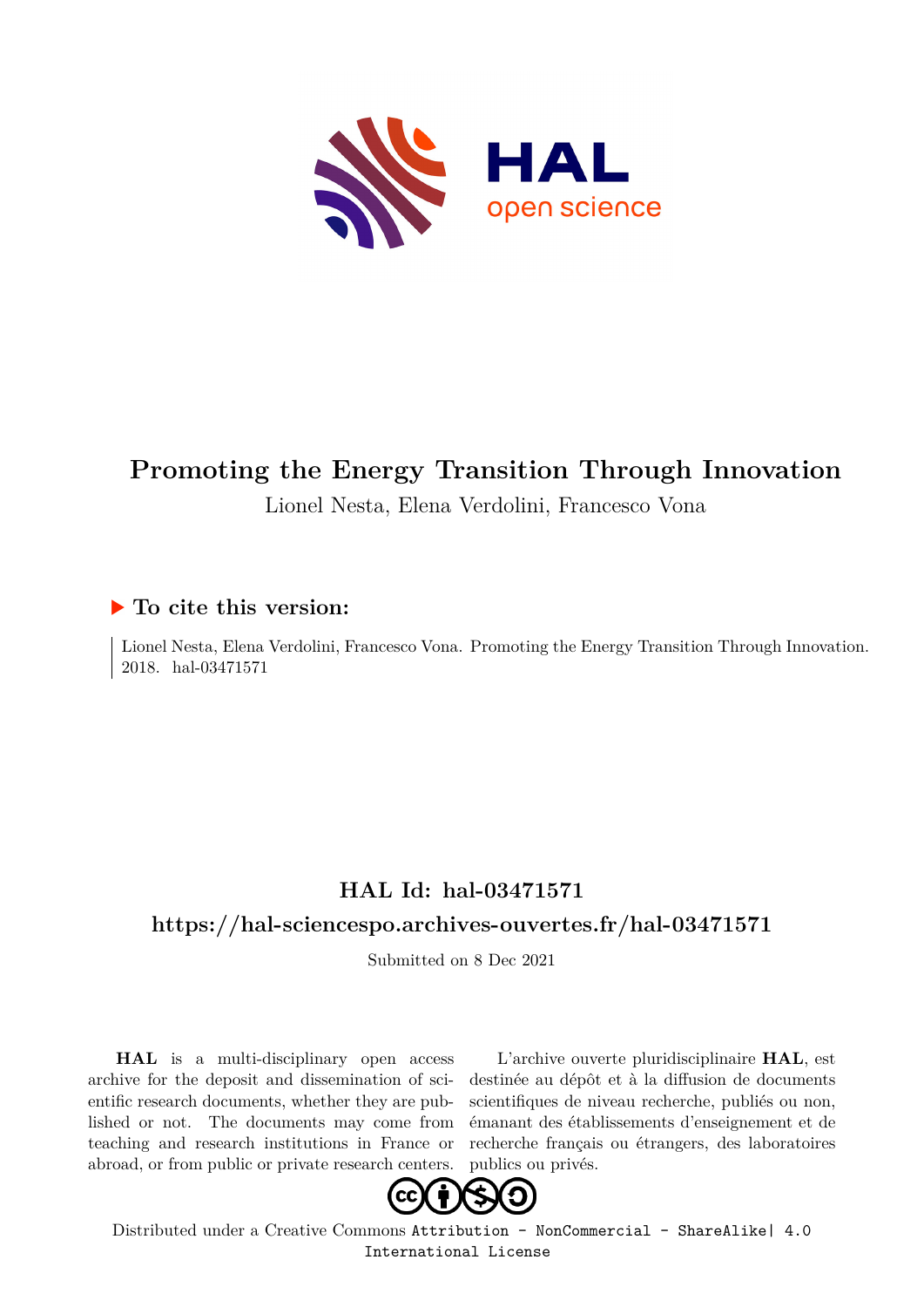# Promoting the Energy Transition Through Innovation

OFCE, Le Blog - October 8th, 2018 By Lionel Nesta, Elena Verdolini and Francesco Vona

Online: <https://www.ofce.sciences-po.fr/blog/promoting-the-energy-transition-through-innovation/>

With the striking exception of the USA, countries around the world are committed to the implementation of stringent targets on anthropogenic carbon emissions, as agreed in the Paris Climate Agreement. Indeed, for better or for worse, the transition towards decarbonisation is a collective endeavour, with the main challenge being a technological one. The path from a fossilbased to a sustainable and low-carbon economy needs to be paved through the development and deployment of low-carbon energy technologies which will allow to sustain economic growth while cutting carbon emissions.

Unfortunately, not all countries have access to the technologies which are necessary for this challenging transition. This in turn casts serious doubts on the possibility to achieve deep decarbonisation. Developed countries accumulated significant know-how in green technologies in the last decades, but most of developing and emerging countries do not have strong competences in this specific field. Yet, it is in these latter countries that energy demand, and hence carbon emissions, will increase dramatically in the years to come. The issue at stake is how to reconcile the need for a global commitment to the energy transition with the reality of largely unequal country-level technological competences.

Public R&D investments play an important role in the diffusion and deployment of low-carbon technologies. Public investment in research is the oldest way by which countries have supported renewable energy technologies. For instance, following the two oil crises of the 1970s, the United States invested a significant amount of public resources in research and development on wind and solar technologies, with a subsequent increase of innovation activities in these fields. The same pattern can be observed in the last two decades in Europe, where solar, wind and other low carbon technologies have been supported by public money. But innovation policies and R&D investments are only one of the possible ways in which governments can stimulate low-carbon innovation.

Environmental policies are another way to stimulate clean innovation, which comes as an additional pay-off of emissions reduction. Usually, governments rely on two different types of environmental policy instruments: command-and-control policies, such as emission or efficiency standards, and market-based policies, such as carbon taxies or pollution permits. The former put a limit on the quantity of pollutant that firms and consumers can emit. The latter essentially work by putting an explicit price on pollution. Both types of instruments have the direct effect of lowering carbon emission in the short term. In the longer term, they also have the indirect effect of promoting lowcarbon innovation. This is because they make it worth for firms to bring to the market new, improved technologies. Over the past decades, countries have implemented different low-carbon policy portfolios, namely a combination of different policy instruments to foster the development and deployment of low-carbon technologies. The combination of R&D, command-and-control and market-based policies varies greatly across countries.

A crucial question often debated in the literature is : which policy instrument is more effective in promoting innovation in renewable technologies vis-à-vis innovation in efficient fossil-based technologies ? Importantly, low-carbon innovation can refer either to renewable technologies, which effectively eliminate carbon emissions from production processes, or to more efficient fossilbased technologies, which decrease the content of carbon per unit of production. Favouring the former type of innovation over the latter is strategically important in the long-run: renewable technologies allow to completely decouple economic growth from carbon emissions. Conversely, fossil-based technologies may give rise to rebound effects, namely increase in overall energy demand (and possibly also in overall emissions) because they make it cheaper to use fossil inputs.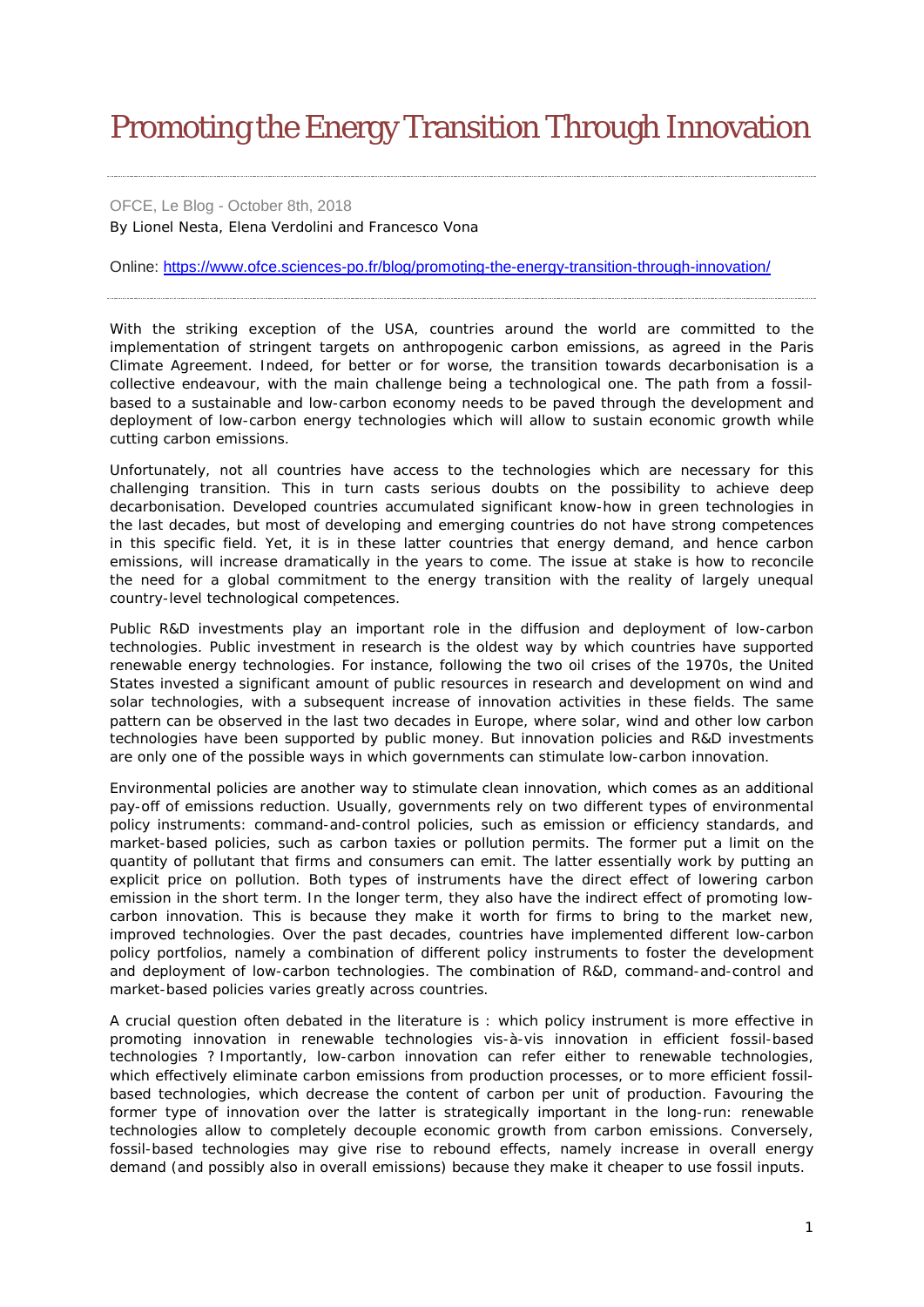A recent study by Nesta *et al*[. \(2018\)](https://www.ofce.sciences-po.fr/pdf/dtravail/WP2018-05.pdf) shows that certain combinations of research and environmental policy instruments are more effective in promoting renewable energy innovation than others. More specifically, there is no 'one-fits-all' solution when it comes to choosing the optimal combination of market-based or command-and-control environmental policies. *Au contraire*, to be effective in promoting renewable innovation, policy portfolios need to be tailored to the specific capability of each country. The study relies on data on innovation in low-carbon and fossil-based technologies in OECD countries and large emerging economies (Brazil, Russia, India, China, South Africa and Indonesia, BRIICS) over the years 1990-2015. The authors apply an empirical methodology that allows to test how effective each "policy mix" is in promoting innovation, depending on the level of specialization of each country in terms of green innovation.

The analysis shows that there are three different regimes of low-carbon specialization. The first one characterizes those countries with extremely low competences in green technologies as compared to fossil-based technologies. This accounts for about half of the observations in the study, including the BRICS countries. In this case, the research suggests, the only effective way to promote the redirection of technological expertise towards green technologies is through direct investment in low carbon R&D.

The second regime does come into play until a country shows enough specialization in green technologies. In this regime, environmental policies start to become effective in further consolidating the green technological specialization. The successful innovation strategy in this case is that which combines command-and-control policy instruments – which lower the incentives associated with fossil innovation – with market-based policies – which increase the incentives associated with green innovation.

The third regime is characterized by a substantial specialization in green know-how. This regime includes only 12 percent of the observations in the study. In this last case, market-based instruments alone are effective in sustaining green innovation vis-à-vis innovation in fossil technologies.

Countries which tailor their policy portfolio based on their level of competencies will be more successful in promoting renewable innovation. A clear example of the dynamics behind this finding is illustrated by Denmark. In the pre-Kyoto period, Denmark had not yet reached the required level of expertise in renewable energy. The country continued to invested heavily in building such expertise through significant investments in renewable research and innovation. As a result, Denmark moved to the second regime. At that point, the country strengthened both command and control and market-based policy instruments, further promoting renewable innovation vis-à-vis innovation in fossil-based technologies. This resulted in an even higher level of competencies in renewables, bringing Denmark to the third regime. The country was then in a position to switch away from command-and-control instruments and simply rely on market-based instruments to promote renewable innovation.

Countries which fail to tailor their policy portfolio are not successful in promoting renewable energy innovation. For instance, France represents a case of failure, as illustrated by our results. The lack of an adequate market-based support for renewables in the nineties led to the full dissipation of the French early advantage in these technologies. Indeed, France was the only country that is in the third regime in the first period and was then in an ideal position to implement ambitious policies before other countries, thus keeping its relative technological advantage. Instead, the country chose to fully specialize in nuclear energy. This eroded France's capability in renewable energy innovation. This implies that France cannot simply rely on market-based instruments to successfully promote renewable innovation nowadays.

These results are of interest for emerging economies, and suggest that countries like Brazil, Russia, India, Indonesia, China and South Africa should be less timid in strengthening the stringency of both types of policy instruments, because they are well positioned to fully benefit from the innovation incentives. Fast-developing countries desperately need to build innovative capacity in renewable energy technologies and promote their diffusion. Apart from India and, to a lesser extent, Indonesia, all countries have built a satisfactory level of expertise in renewables. This calls for the implementation of both market-based and command-and-control policy instruments as means to embark on a virtuous renewable innovation circle. China stands out due to a high level of expertise in green technologies. Overall, their level of expertise in renewables is such that they